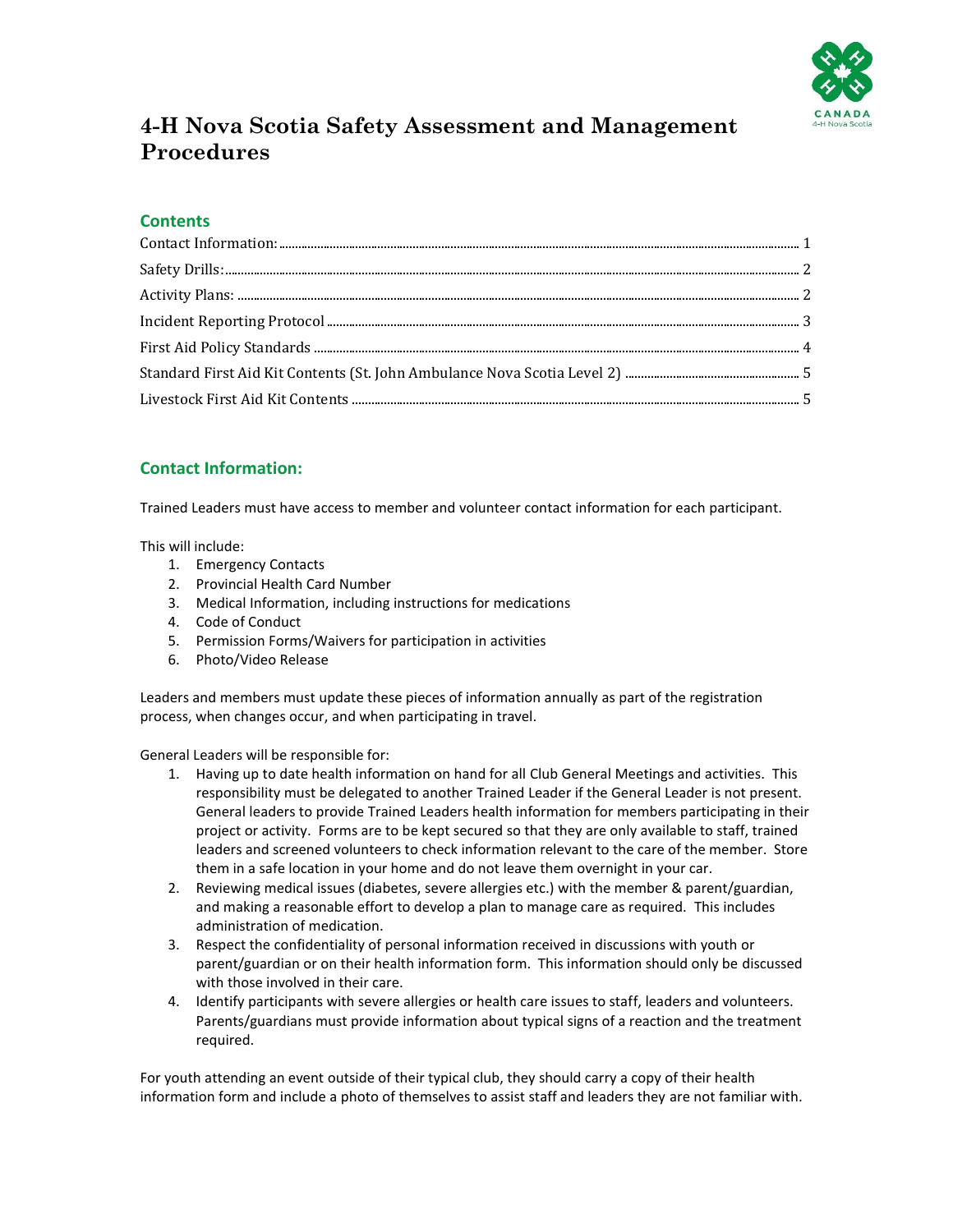## <span id="page-1-0"></span>**Safety Drills:**

At the start of an activity/event make all participants aware of safety and emergency procedures.

- Indicate who and where to go to for first aid assistance.
- Indicate where or who has a phone for reporting an emergency.
- Indicate the location of emergency exits and the gathering place away from danger. Signs to be posted for muster stations in frequently used locations.
- Highlight other site/facility safety precautions such as fire procedures and pool or waterfront rules.

## <span id="page-1-1"></span>**Activity Plans:**

All overnight events, multi-club events, or events which include transportation, third-party waivers or are considered high-risk must have an approved activity plan. The activity plan is available as an online form a[t https://4-hcanada.i-sightuat.com.](https://4-hcanada.i-sightuat.com/) Hard copy forms are available by contactin[g info@4hnovascotia.ca](mailto:info@4hnovascotia.ca) or on [www.4hnovascotia.ca](http://www.4hnovascotia.ca/)

The activity plan will include the following information:

- 1. Name of Event
- 2. Estimated Number of Members/Youth Attending
- 3. Estimated Number of Adults Attending
- 4. Names of Leaders Attending
- 5. Ratio of Adult: Youth
- 6. Start Date and Time
- 7. End Date and Time
- 8. Activity Description
- 9. Purpose of Activity
- 10. Location (Facility Name, Address & Phone Number)
- 11. Supervision Plan Throughout the Program
- 12. Number of Nights, if an Overnight Program
- 13. Overview of Accommodation Plans
- 14. Overview of Transportation, if transportation is part of the program
- 15. Member Requirements, such as money, equipment, food clothing etc.
- 16. Risk Assessment of Activities, are any additional leader certification or safety protocols required
- 17. Name of Designated Leader with First Aid Certification
- **18. Emergency Plan**
	- a. Include EMS contact information for the location of the activity.
	- b. Specific actions required to support participants with special needs.
	- c. If travelling with older members who may be temporarily unaccompanied, ensure they have a copy of the emergency plan and contact information.
- 19. Are you using any third-party service providers or vendors? Yes or No.
- 20. Is proof of insurance required? Yes or No.

The Leader in charge must confirm the following:

- 1. All members have registered for the current club year following provincial guidelines.
- 2. Member registration forms/emergency contact and health information will be on hand during the activity and stored securely.
- 3. Leader contact information and event plan have been shared with members and guardians in advance and will be posted in accessible location during the activity.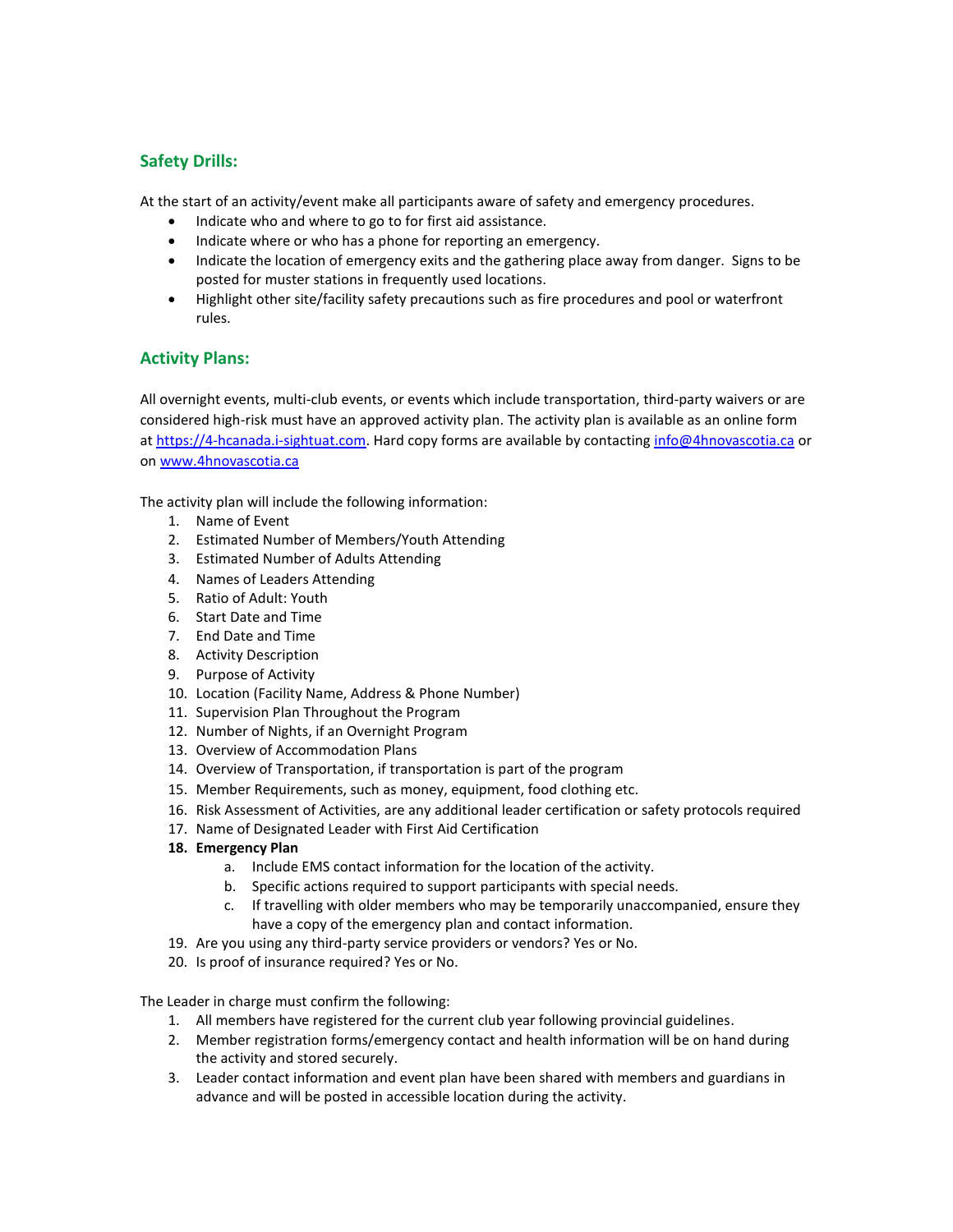4. I understand all Youth Safety policies apply to this event and travel including the Rule of Two.

The event plan must be submitted and approved prior to any promotion of the event to members. Plans will be reviewed and approved by 4-H NS senior staff person within two weeks of receiving the submission. Events may not be promoted until approval is received.

When travelling or attending an event in another community, identify a contact person that is not attending. They may be called on to assist with a situation or emergency. Ensure they have the following:

- 1. Event Plan, which includes the Emergency Plan
- 2. Final detailed trip itinerary, including probable stopping points, contact information for accommodations, and the physical description of the group i.e. size, tent colors, automobiles etc.
- 3. Names and addresses of participants, their parents/guardians and emergency contacts.

Event Plans must include a designated leader with first aid certification to take control in the event of an emergency.

This individual will:

- 1. Access nature of the accident and extent of the injury or injuries.
- 2. Direct other leaders to call for appropriate assistance and manage the crowd.
- 3. Contact parents/ guardians and keep them informed of any first aid treatment given to their child.
- 4. Treat or oversee treatment until medical personnel arrives.
- 5. If the illness or injury requires ongoing medical care, consult with the parents/guardians to determine the appropriate course of action which may include arrangements for the member to be sent home. The leader must inform the parent/guardian of the care that will be provided if the youth remains at the activity.
- 6. Document and report the incident.
- 7. Evaluate the accident for future prevention.

### <span id="page-2-0"></span>**Incident Reporting Protocol**

The staff, trained leader or volunteer or other adult closest to the incident must complete the Incident Report, when it is safe to do so. The report is available online a[t https://4-hcanada.i-sightuat.com.](https://4-hcanada.i-sightuat.com/) Hard copy forms are available by contactin[g info@4hnovascotia.ca](mailto:info@4hnovascotia.ca) or www4hnovascotia.ca.

For serious incidents call the provincial organization immediately. 4-H Nova Scotia Board President: Mila MacLean, Phone: 902-754-7454 4-H Nova Scotia Senior Staff Person: Shannon Weckman, Phone: 902-414-5432

Incidents that must be reported:

A **minor inciden**t is an ordinary occurrence or near miss and is documented in an incident report. Other than basic conditions such as skin irritations, cuts, scrapes and blisters, keep a record of all first aid treatments that includes: date and time of treatments, who was treated, who did treatment, what was done, location and any other relevant information. The purpose of the Incident Report is to ensure 4-H has details of the incident should questions arise and to ensure preventative measures are taken.

A **serious incident** involves any of the following and requires detailed documentation in the incident report.

Assistance from authorities (fire, police, ambulance etc.)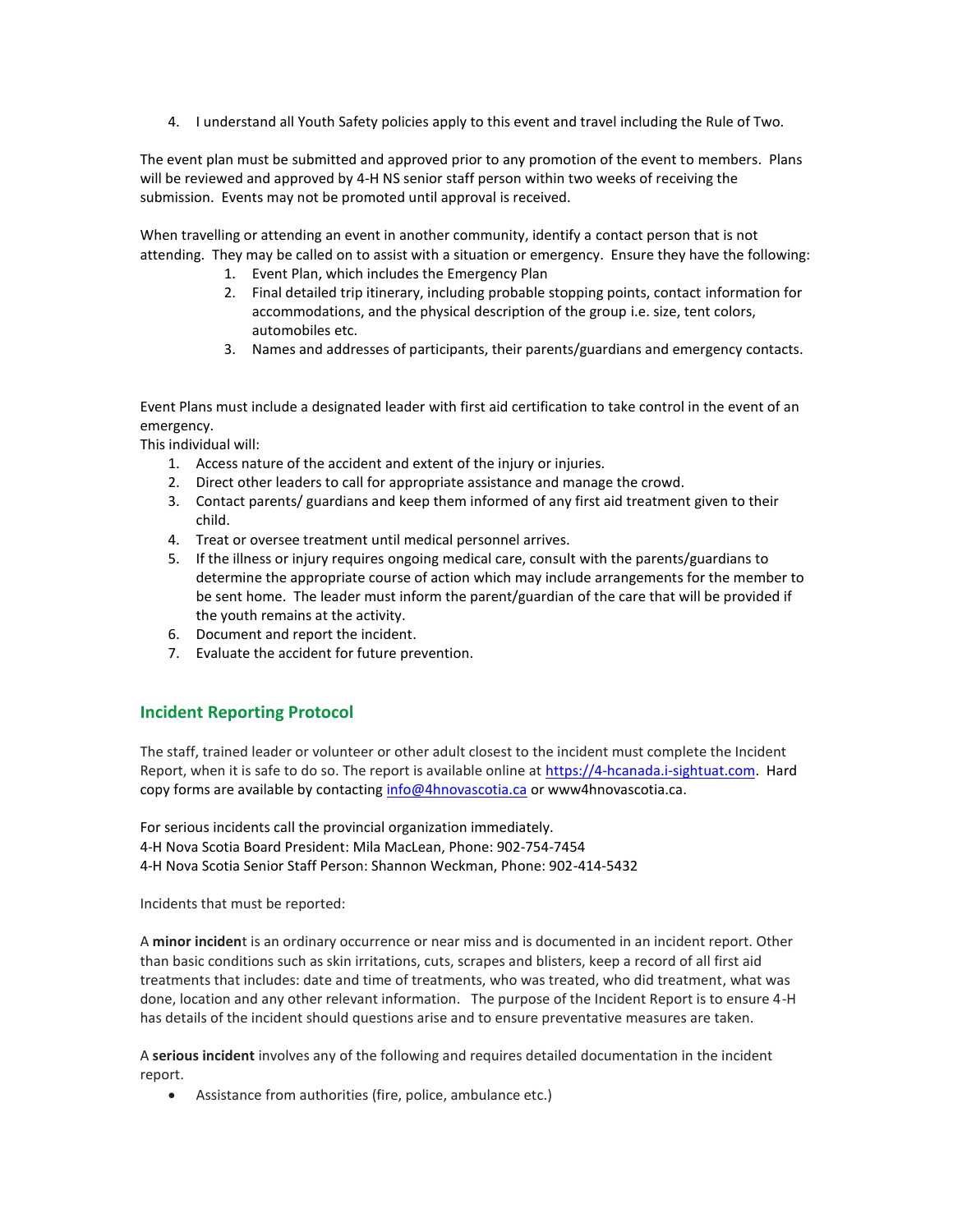- Participants who are emotionally or psychologically distressed
- Widespread illness of many participants
- A stay in a hospital
- Life-threatening illness
- Has future health care repercussions
- Poses a serious or significant negative impact on the 4-H organization
- Future insurance implications
- Interest from the media
- Future negligence and/or criminal repercussions.

For serious incidents, also include the following with the incident report:

- 1. The event plan
- 2. Notes/statements related to the incident
- 3. Copies of applicable permission forms, release of liability and waivers

4-H Nova Scotia Senior staff person will review all incident reports and communicate with 4-H Canada within 24 hours of a critical or serious incident.

Additional steps, at the Discretion of the Senior Staff Parson, may include:

- 1. Further investigation and documentation
- 2. Implementing preventative measures
- 3. Contacting the 4-H insurance provider
- 4. Providing mediation, conflict resolution, coaching or support to the parties involved.
- 5. Handling Press or other inquiries

If the incident is related to misconduct or behavior, or the potential abuse of a child, appropriate measures should be taken as outlined in the Misconduct Reporting Policy and Duty to Report Policy.

### <span id="page-3-0"></span>**First Aid Policy Standards**

4-H Nova Scotia is committed to providing members with a fun and safe hands-on learning environment.

- 1) All County and Provincial events and activities must have an event plan.
- *2)* 4-H Nova Scotia Senior Staff Person reviews and approves event plans.
- *3)* First aiders must provide a copy of their certificate and have their current certification recorded in the membership database.
- 4) Names of the designated first aiders will be included in the event plan.
- 5) Number of first aiders required for events:
	- a. Local club meetings and events: recommended (but not mandatory) that at least one adult leader has a current Emergency First Aid certificate, especially for foods, woodworking, welding, archery, shooting sports, and large livestock.
	- b. Overnight program or riskier activities (i.e. exhibition, clinics, Achievement Days, woodsmen competition) and when EMS response is 30 mins-1 hour: at least one adult leader has a current Emergency First Aid certificate. Ratio of first aider/participants is 1:25.
	- c. Remote Locations: if the EMS response time is more than 4 hours, one leader requires Wilderness First Aid (even if they are a health care professional)
	- d. 4-H Weekend and Nova Scotia Provincial 4-H Show: St. John Ambulance, Red Cross or Emergency Health Services on Site.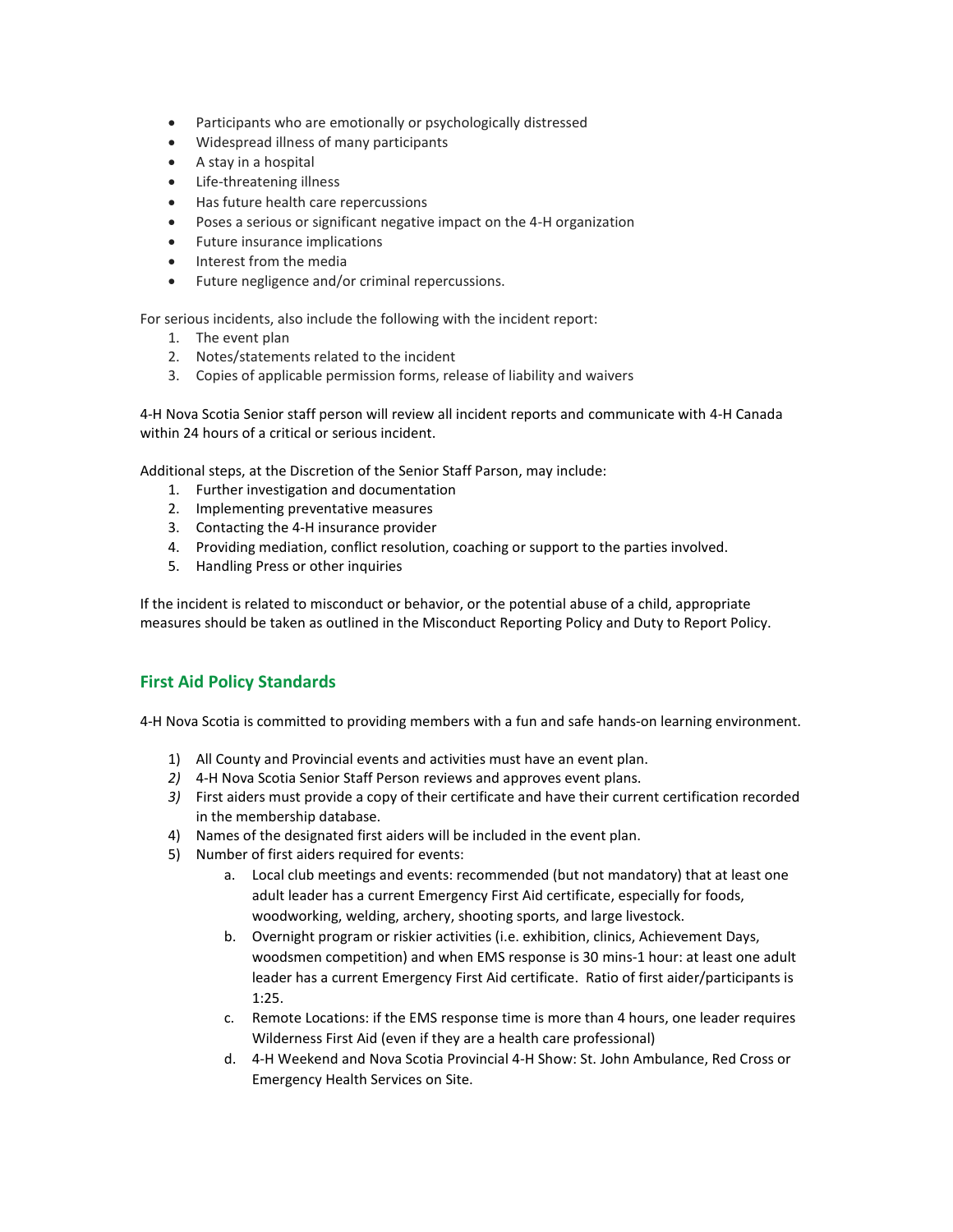- 6) The leader in charge will ensure that all meetings and activities will have first aid equipment appropriate for the activity.
	- a. Local Club meetings and events: Standard First Aid Kit required.
	- b. Livestock Events: Livestock First Aid Kit suggested. 4-H Nova Scotia recommends the animal owner/agent administer first aid care to animals.
	- c. 4-H Weekend and Nova Scotia Provincial 4-H Show: St. John Ambulance, Red Cross or Emergency Health Services on Site.
- 7) 4-H Nova Scotia recognizes that some professions, by the nature of the job, will have a first aid element, for example Nurses, Midwives, Police Officers, Medical Practitioners, Members of Armed Forces, Ambulance Care, etc. These professions may be exempt from undergoing more first aid training. It is recommended that health care professionals consult with their employer with regards to their professional insurance before taking on the role of first aider.

#### <span id="page-4-0"></span>**Standard First Aid Kit Contents (St. John Ambulance Nova Scotia Level 2)**

- Sterile gauze pads (dressings) in small and large squares to place over wounds
- Adhesive tape
- Roller and triangular bandages to hold dressings in place or to make an arm sling
- Adhesive bandages in assorted sizes
- **•** Scissors
- Tweezers
- Safety pins
- Disposable non-latex gloves, such as surgical or examination gloves
- Antiseptic wipes or soap
- Pencil and pad
- Barrier devices, such as a pocket mask or face shield
- Canadian Red Cross first aid manual

#### Add:

- Emergency telephone numbers for EMS/9-1-1, your local poison control center
- Copy of Incident Report form

The kit should be checked monthly and restocked as needed.

### <span id="page-4-1"></span>**Livestock First Aid Kit Contents**

- Emergency telephone numbers for local veterinarian.
- Antibacterial Solution/Wipes to clean your hands
- Disposable non-latex gloves, such as surgical or examination gloves
- Saline Solution
- Clean syringe (to draw up and use to flush wound or eye)
- Antiseptic scrub
- Sterile gauze pads (dressings) to place over wounds
- Sterile gauze roll
- Non-adherent dressings
- Adhesive wrap (vet wrap, Elastoplast)
- Adhesive tape
- Tweezers
- **•** Scissors
- Thermometer
- Isopropyl (rubbing) alcohol